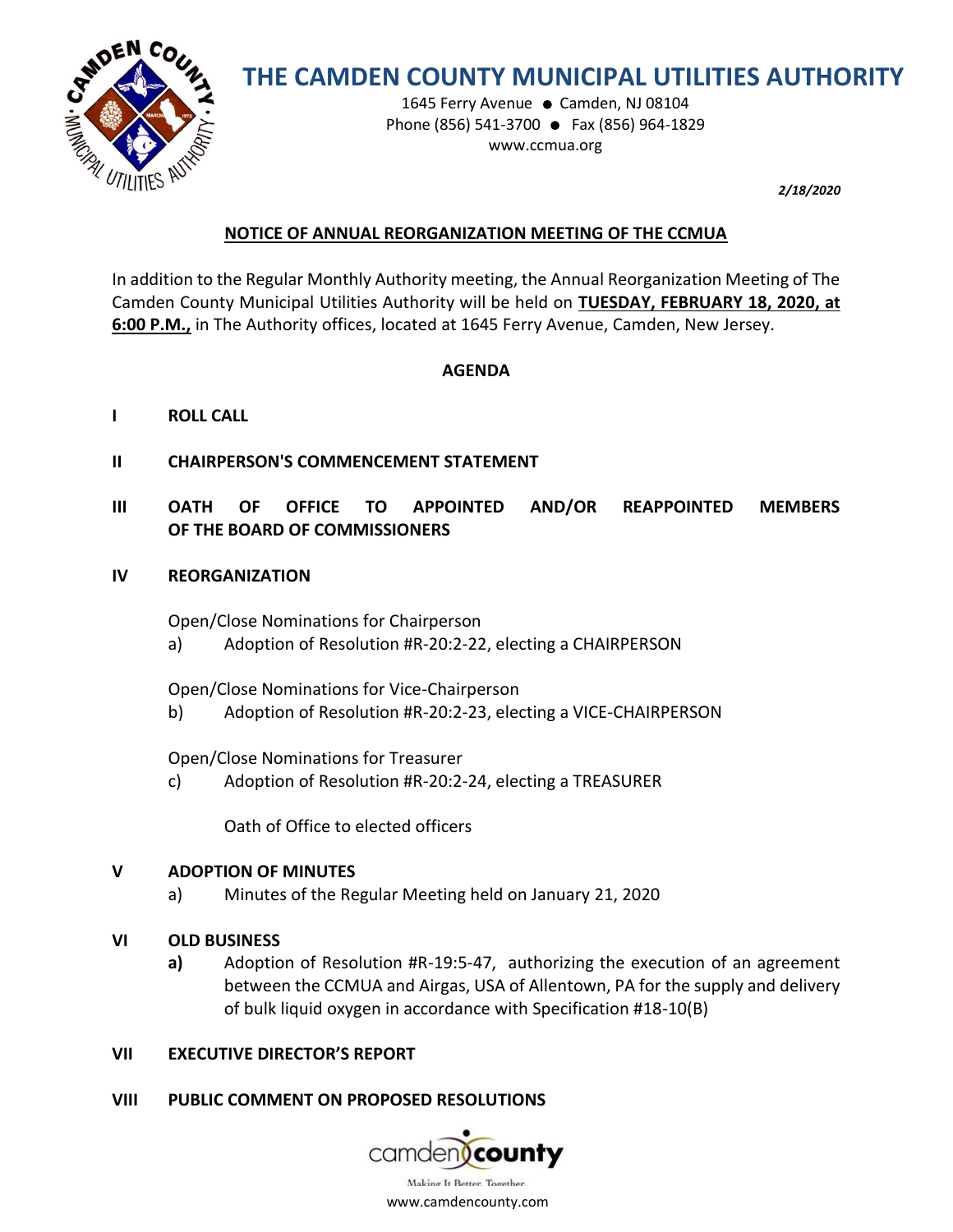#### **IX NEW BUSINESS**

- a) Adoption of Resolution #R-20:2-25, designating schedule of meeting dates for the succeeding twelve months as required under the Open Public Meetings Act
- b) Adoption of Resolution #R-20:2-26, designating two newspapers to receive notices
- c) Adoption of Resolution #R-20:2-27, designating Banks of Depository for user revenue
- d) Adoption of Resolution #R-20:2-28, designating Banks of Depository for investments
- e) Adoption of Resolution #R-20:2-29, designating Banks of Depository for its funds
- f) Adoption of Resolution #R-20:2-30, designating a Bank of Depository for investments for the payroll account
- g) Adoption of Resolution #R-20:2-31, designating the custodians of and establishing an Imprest (Petty Cash) fund
- h) Adoption of Resolution #R-20:2-32, authorizing the Executive Director to advertise for Bids for various items during FY 2020
- i) Adoption of Resolution #R-20:2-33, authorizing the execution of purchase orders between the CCMUA and vendors under the New Jersey State Cooperative Purchasing Program FY 2020
- j) Adoption of Resolution #R-20:2-34, authorizing the execution of purchase between the CCMUA and J&J Truck Bodies & Trailers under a national cooperative purchasing agreement with Sourcewell, ID#50248
- k) Adoption of Resolution #R-20:2-35, rescinding Resolution #R-19:12-159 and authorizing award of agreement to Barton & Cooney, LLC of Burlington, NJ for Regional Sewer Billing Services in accordance with Specification #19-26
- l) Adoption of Resolution #R-20:2-36, authorizing Change Order #1 to the Contract with Arold Construction Co., Inc. for Contract 174, Cooper Street Pipe Lining Project
- m) Adoption of Resolution #R-20:2-37, authorizing Change Order #2 to the contract with Northeast Remsco for Separation of City and County Interceptors
- n) Adoption of Resolution #R-20:2-38, authorizing a shared services agreement with the County of Camden to receive Affirmative Action Officer and Equal Employment Officer services